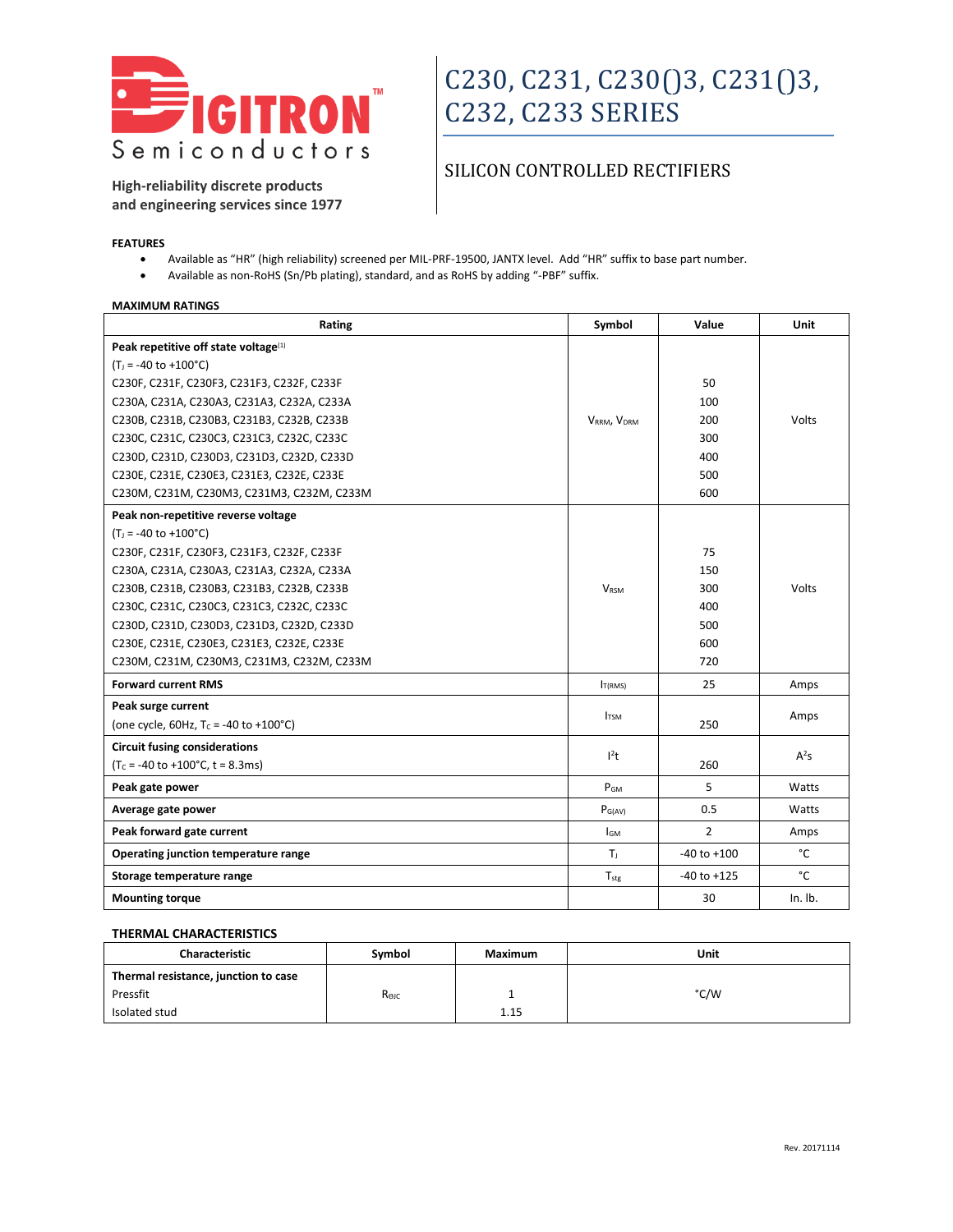

## SILICON CONTROLLED RECTIFIERS

**High-reliability discrete products and engineering services since 1977**

| <b>ELECTRICAL CHARACTERISTICS</b> ( $T_c$ = 25°C unless otherwise specified)         |                         |      |                          |                |             |
|--------------------------------------------------------------------------------------|-------------------------|------|--------------------------|----------------|-------------|
| Characteristic                                                                       | Symbol                  | Min. | Typ.                     | Max.           | <b>Unit</b> |
| Peak forward or reverse blocking current                                             |                         |      |                          |                |             |
| (Rated V <sub>DRM</sub> or V <sub>RRM</sub> , gate open)                             | I <sub>DRM</sub> , IRRM |      |                          |                |             |
| $T_c = 25^{\circ}C$                                                                  |                         |      | $\overline{\phantom{a}}$ | 10             | μA          |
| $T_c = 100^{\circ}C$                                                                 |                         |      |                          | $\mathbf{1}$   | mA          |
| Forward "on" voltage                                                                 | V <sub>TM</sub>         |      |                          |                | Volts       |
| ( $ITM = 100A peak$ , pulse width $\leq 1$ ms, duty cycle $\leq 2\%$ )               |                         |      |                          | 1.9            |             |
| Gate trigger current (C230, C230()3, C232 series)                                    | $I$ <sub>GT</sub>       |      |                          |                | mA          |
| $(V_D = 12V, R_L = 120\Omega)$                                                       |                         |      | $\overline{\phantom{a}}$ | 25             |             |
| $(V_D = 12V, R_1 = 60\Omega, T_C = -40^{\circ}C)$                                    |                         |      | $\overline{\phantom{a}}$ | 40             |             |
| Gate trigger current (C231, C231()3, C233 series)                                    | l <sub>GT</sub>         |      |                          |                | mA          |
| $(V_D = 12V, R_L = 120\Omega)$                                                       |                         |      |                          | 9              |             |
| $(V_D = 12V, R_L = 60\Omega, T_C = -40^{\circ}C)$                                    |                         |      |                          | 20             |             |
| Gate trigger voltage (continuous dc)                                                 |                         |      |                          |                | Volts       |
| $(V_D = 12V, R_L = 120\Omega)$                                                       | V <sub>GT</sub>         |      |                          | 1.5            |             |
| $(V_D = 12V, R_L = 60\Omega, T_C = -40^{\circ}C)$                                    |                         |      |                          | $\overline{2}$ |             |
| ( $V_D$ = Rated $V_{DRM}$ , R <sub>L</sub> = 1000 $\Omega$ , T <sub>C</sub> = 100°C) |                         | 0.2  |                          |                |             |
| <b>Holding current</b>                                                               | Iн                      |      |                          |                | mA          |
| $(V_D = 24V,$ gate open, $I_T = 0.5A)$                                               |                         |      |                          |                |             |
| $T_c = 25^{\circ}C$                                                                  |                         |      |                          | 50             |             |
| $T_c = -40^{\circ}C$                                                                 |                         |      | $\overline{\phantom{a}}$ | 100            |             |
| Turn-on time $(t_d + t_r)$                                                           | tgt                     |      |                          |                | μs          |
| $(ITM = 25A, IGT = 40mA, VD = Rated VDRM)$                                           |                         |      | $\mathbf{1}$             | $\blacksquare$ |             |
| <b>Turn-off time</b>                                                                 | $t_{q}$                 |      |                          |                | μs          |
| $(ITM = 10A, IR = 10A, pulse width = 50 \mu s, dv/dt = 20 V/\mu s,$                  |                         |      |                          |                |             |
| $V_D$ = Rated $V_{DRM}$ )                                                            |                         |      | 25                       |                |             |
| $(T_c = 100^{\circ}C)$                                                               |                         |      | 35                       |                |             |
| Forward voltage application rate                                                     | dv/dt                   |      |                          |                | $V/\mu s$   |
| ( $V_D$ = rated $V_{DRM}$ , T <sub>C</sub> = 100°C)                                  |                         |      | 100                      |                |             |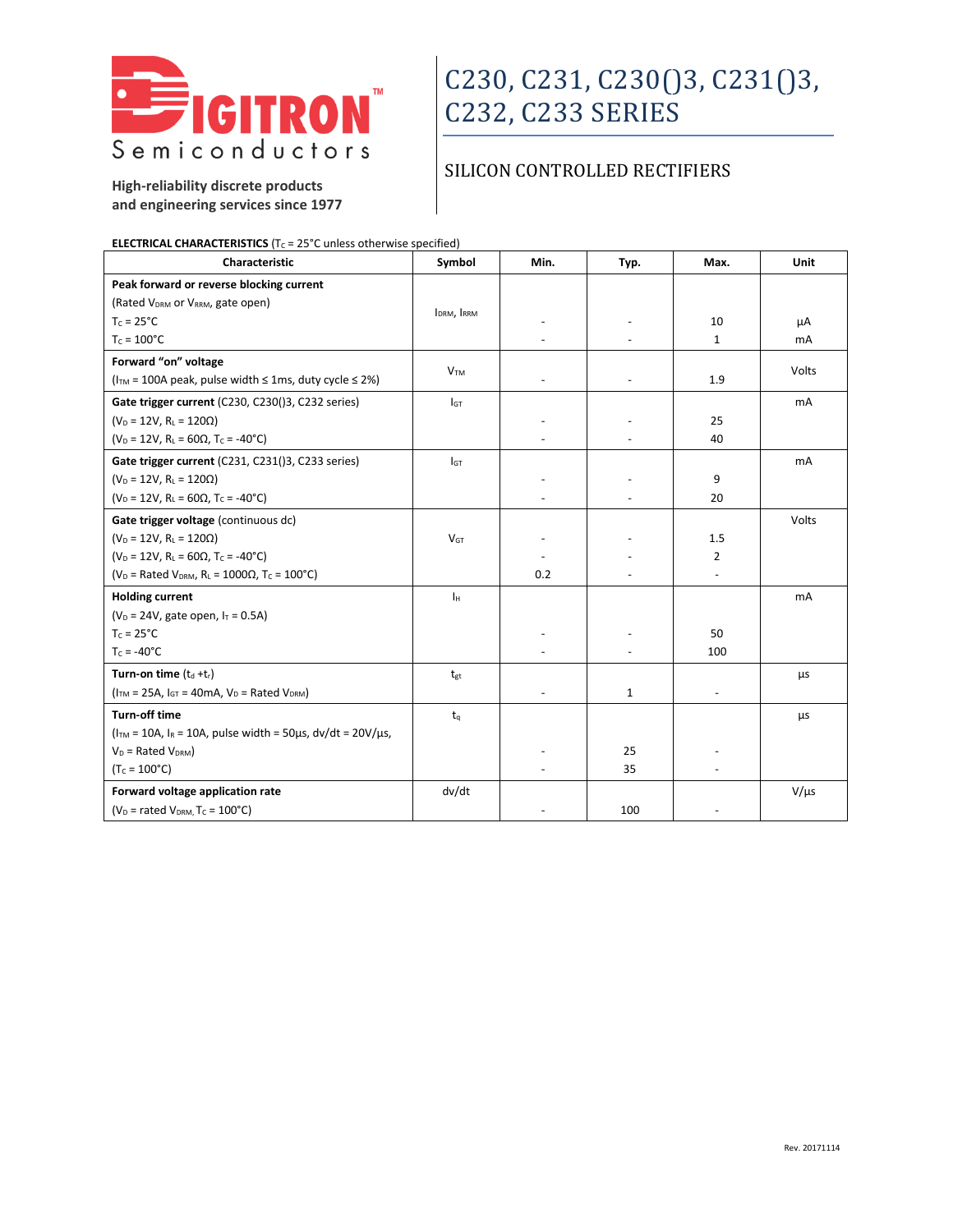

## SILICON CONTROLLED RECTIFIERS

**High-reliability discrete products and engineering services since 1977**

#### **MECHANICAL CHARACTERISTICS**

| l Case  | Digi PF2 (C232 and C233 SERIES) |
|---------|---------------------------------|
| Marking | Alpha-Numeric                   |



|   | DIGI PF2 |               |        |                    |
|---|----------|---------------|--------|--------------------|
|   |          | <b>Inches</b> |        | <b>Millimeters</b> |
|   | Min      | <b>Max</b>    | Min    | Max                |
| A | 0.501    | 0.505         | 12.730 | 12.830             |
| В | 0.465    | 0.475         | 11.810 | 12.060             |
| C | 0.330    | 0.380         | 8.390  | 9.650              |
| Е | 0.100    |               | 2.540  |                    |
| F | 0.035    | 0.085         | 0.890  | 2.160              |
| J | 0.080    | 0.097         | 2.040  | 2.460              |
| Κ |          | 0.800         |        | 20.320             |
| N |          | 0.510         |        | 12.950             |
| Q | 0.065    | 0.160         | 1.650  | 4.060              |

### **MECHANICAL CHARACTERISTICS**

| Case            | TO-48 (C230,C231) |  |
|-----------------|-------------------|--|
| <b>Marking</b>  | Alpha-Numeric     |  |
| <b>Polarity</b> | As Marked         |  |



|                 | TO-48                               |       |        |        |
|-----------------|-------------------------------------|-------|--------|--------|
|                 | <b>Millimeters</b><br><b>Inches</b> |       |        |        |
|                 | Min                                 | Max   | Min    | Max    |
| CD              |                                     | 0.543 |        | 13.793 |
| CН              |                                     | 0.550 |        | 13.970 |
| HF              | 0.544                               | 0.563 | 13.817 | 14.301 |
| <b>OAH</b>      |                                     | 1.193 |        | 30.303 |
| <b>SL</b>       | 0.422                               | 0.453 | 10.718 | 11.507 |
| ΦT              | 0.125                               | 0.165 | 3.175  | 4.191  |
| ΦT <sub>1</sub> | 0.060                               | 0.075 | 1.524  | 1.905  |